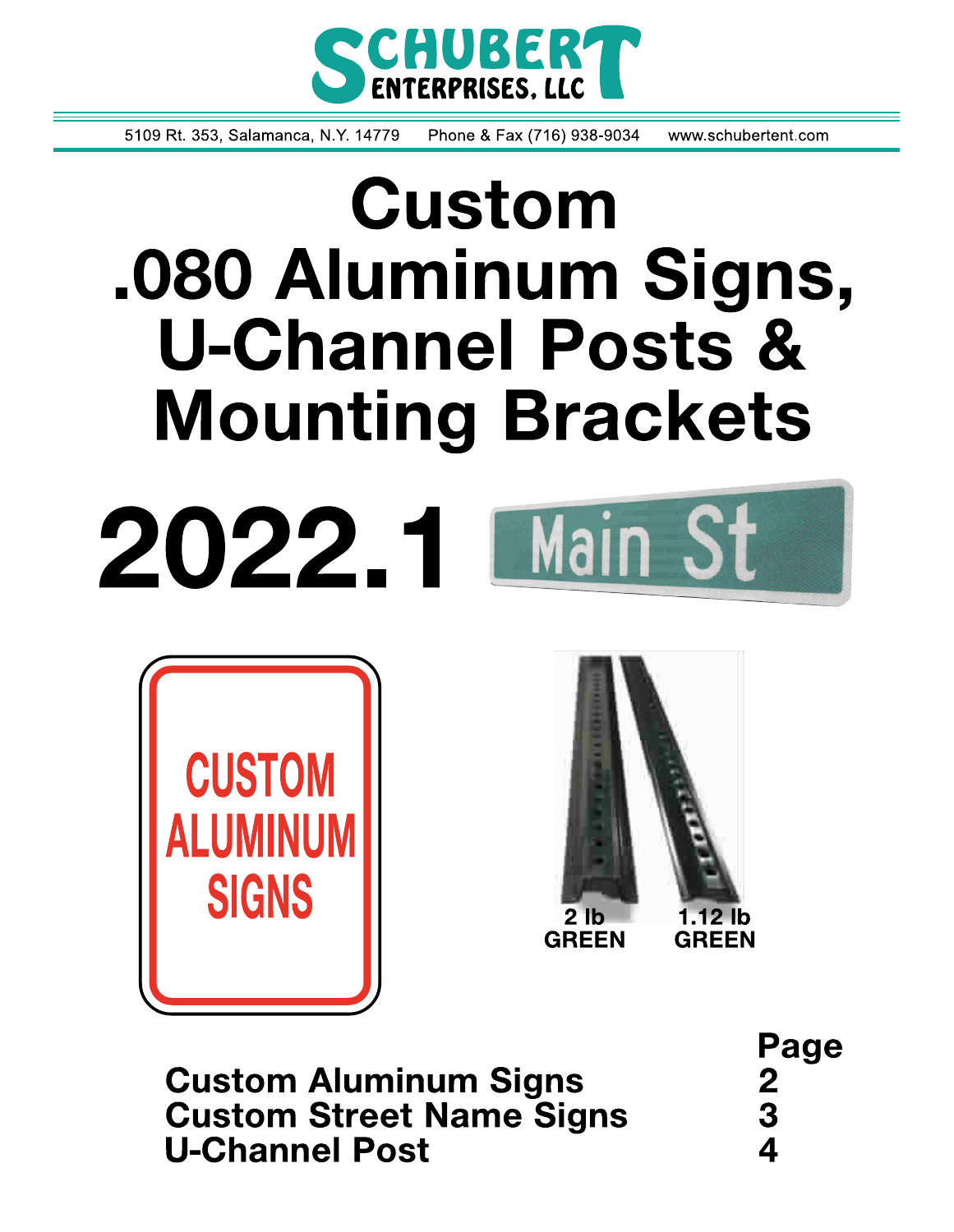

**CUSTOM** 

**SIGNS** 

### **CUSTOM .080 ALUMINUM SIGNS 2022.1**

#### **\*Engineer Grade Prismatic Reflective \*1 Sided Print**

**\*Prices may Increase depending on Layout & Artwork Required.**

|           | *2 Holes (1 Top Centered, 1 Bottom Centered) |              |              |              |               |           |  |
|-----------|----------------------------------------------|--------------|--------------|--------------|---------------|-----------|--|
| w x h     | $(2-4)$<br>(1)                               |              | (5-9)        | $(10-19)$    | $(20-49)$     | $(50-99)$ |  |
| 12" x 6"  | \$                                           | \$           | \$           | \$           | \$            | \$        |  |
|           | 56.04                                        | 54.04        | 52.04        | 50.04        | 48.04         | 46.04     |  |
| 12" x 12" | \$                                           | \$           | \$           | \$           | \$            | \$        |  |
|           | 66.74                                        | 64.74        | 62.74        | 63.74        | 61.74         | 59.74     |  |
| 12" x 18" | \$                                           | \$           | \$           | \$           | \$            | \$        |  |
|           | 81.57                                        | 79.57        | 77.57        | 78.57        | 76.57         | 74.57     |  |
| 18" x 12" | \$                                           | \$           | \$           | \$           | \$            | \$        |  |
|           | 81.57                                        | 79.57        | 77.57        | 78.57        | 76.57         | 74.57     |  |
| 12" x 24" | \$                                           | \$           | \$           | \$           | \$            | \$        |  |
|           | 92.00                                        | 90.00        | 88.00        | 89.00        | 87.00         | 85.00     |  |
| 24" x 12" | \$                                           | \$           | \$           | \$           | \$            | \$        |  |
|           | 92.00                                        | 90.00        | 88.00        | 89.00        | 87.00         | 85.00     |  |
| 18" x 18" | 104.48                                       | 102.48       | \$           | \$           | \$            | \$        |  |
|           | \$                                           | Ś.           | 100.48       | 101.48       | 99.48         | 97.48     |  |
| 18" x 24" | 125.62                                       | 123.62       | 121.62       | 122.62       | 120.62        | 118.62    |  |
|           | Ś.                                           | Ś.           | \$           | \$.          | Ś.            | \$        |  |
| 24" x 18" | \$                                           | \$.          | 121.62       | \$           | Ś.            | 118.62    |  |
|           | 125.62                                       | 123.62       | \$           | 122.62       | 120.62        | \$        |  |
| 24" x 24" | \$                                           | 157.22       | 155.22       | \$           | Ś.            | 152.22    |  |
|           | 159.22                                       | Ś.           | \$           | 156.22       | 154.22        | \$        |  |
| 24" x 30" | \$                                           | Ś.           | \$           | \$           | Ś.            | \$.       |  |
|           | 192.84                                       | 189.84       | 186.84       | 183.84       | 180.84        | 177.84    |  |
| 30" x 24" | \$<br>192.84                                 | Ś.<br>189.84 | Ś.<br>186.84 | \$<br>183.84 | Ś.<br>180.84  | \$177.84  |  |
| 30" x 30" | \$255.06                                     | Ś.<br>252.06 | \$<br>249.06 | \$<br>246.06 | \$.<br>243.06 | \$240.06  |  |
|           |                                              |              |              |              |               |           |  |
|           | *4 Holes (1 in each Center)                  |              |              |              |               |           |  |
| 24" x 36" | 226.42<br>S.                                 | 223.42<br>\$ | 220.42<br>\$ | 217.42<br>\$ | \$214.42      | \$211.42  |  |
| 36" x 24" | 226.42                                       | \$           | 220.42       | \$           | Ś.            | 211.42    |  |
|           | \$                                           | 223.42       | \$           | 217.42       | 214.42        | \$        |  |
| 36" x 36" | Ś<br>394.24                                  | \$<br>391.24 | \$<br>388.24 | \$<br>385.24 | \$<br>382.24  | \$379.24  |  |

| High Intersity Prasmatic Reflective Sign |                                                                                                                         |         |         |           |           |           |
|------------------------------------------|-------------------------------------------------------------------------------------------------------------------------|---------|---------|-----------|-----------|-----------|
|                                          |                                                                                                                         | $(2-4)$ | $(5-9)$ | $(10-19)$ | $(20-49)$ | $(50-99)$ |
| 48" x 24"                                | $\frac{1}{2}$ \$ 482.42 $\frac{1}{2}$ \$ 479.42 $\frac{1}{2}$ \$ 476.42 $\frac{1}{2}$ \$ 470.42 $\frac{1}{2}$ \$ 467.42 |         |         |           |           |           |

PAGE 2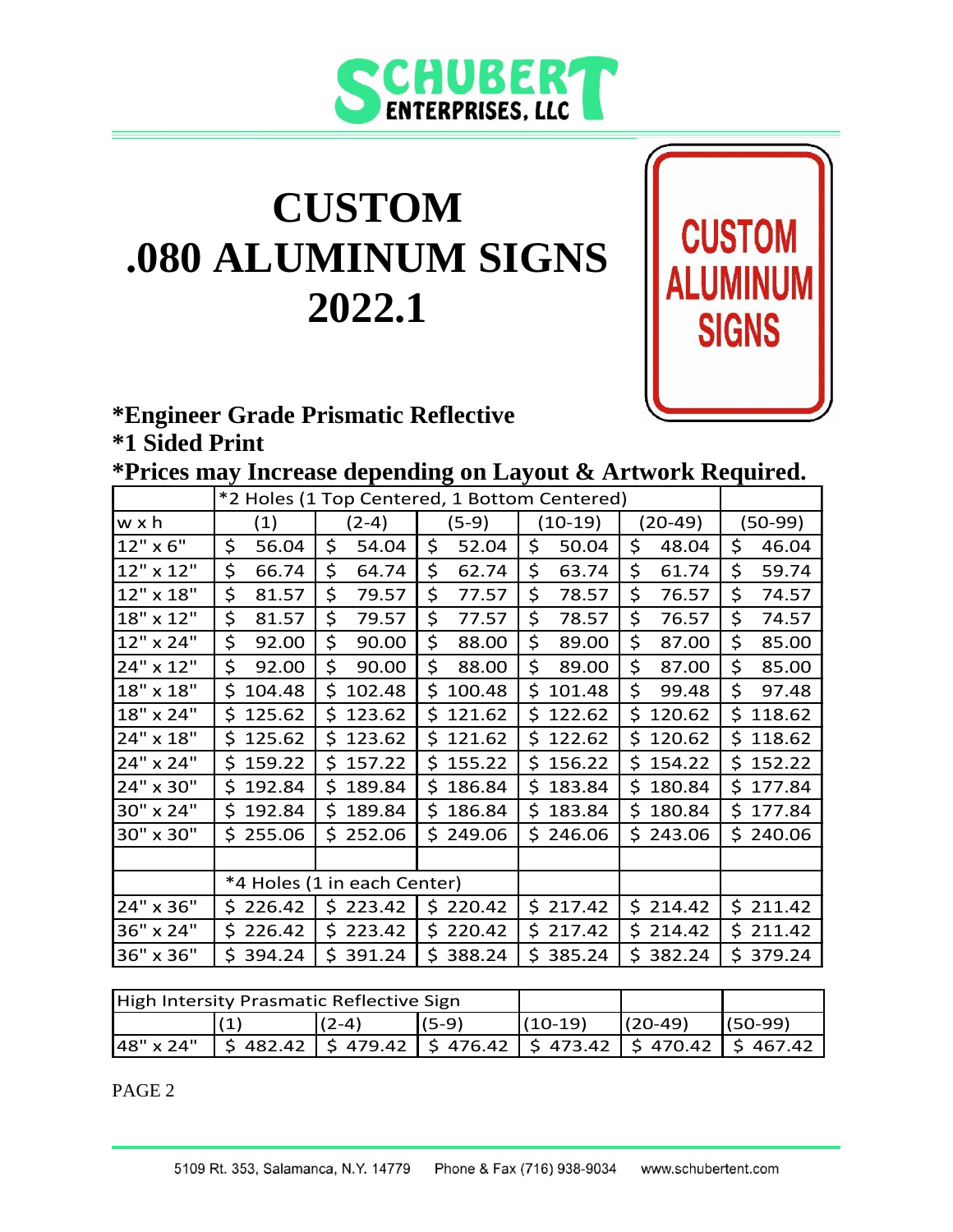

## **CUSTOM .080 ALUMINUM STREET SIGNS 2022.1**



### **\*High Intensity Prismatic Reflective**

|                 | 1 Sided      | 2 Sided  |  |
|-----------------|--------------|----------|--|
| $18" \times 6"$ | 86.72<br>Ś   | \$96.72  |  |
| 24" x 6"        | \$103.07     | \$113.07 |  |
| 30" x 6"        | \$127.51     | \$137.51 |  |
| 36" x 6"        | \$143.92     | \$153.92 |  |
|                 |              |          |  |
| 24" x 9"        | \$137.98     | \$147.98 |  |
| 30" x 9"        | 165.61<br>Ś. | \$175.61 |  |
| 36" x 9"        | \$193.15     | \$203.15 |  |

PAGE 3